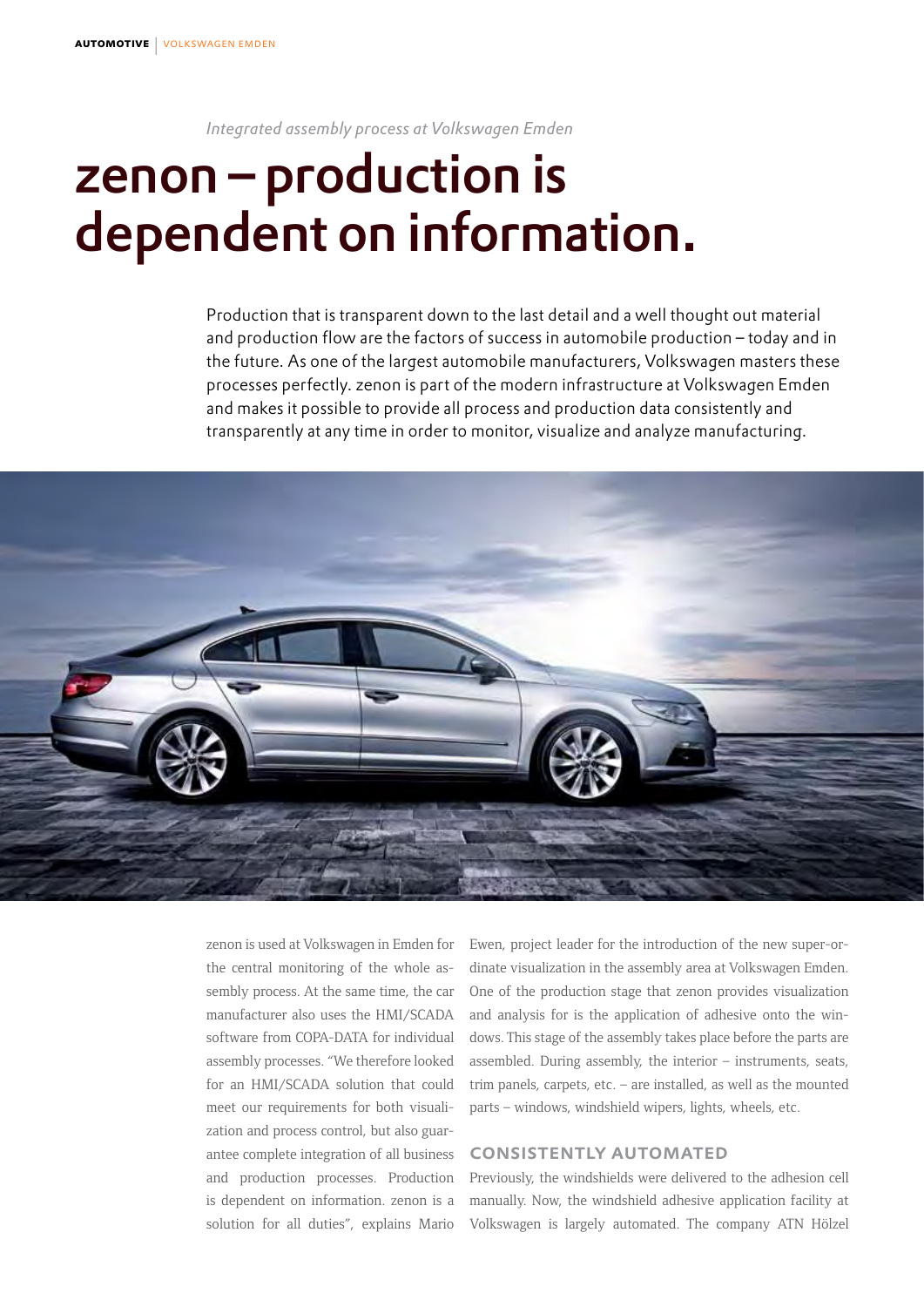

*zenon is involved in the global control of material flows at Volkswagen.*

GmbH, a specialist for adhesive technology and automation, provided the new equipment for this assembly process and implemented the project in conjunction with COPA-DATA.

Today in the assembly department at Volkswagen Emden, there are a total of four windshield adhesive machines for the front and rear screens and the left and right side windows. In the windshield adhesive application process, the required window is initially brought to the equipment in pre-converted magazines. KUKA robots take the window out of the magazine and, after centering it, automatically guide it to the adhesive application tower, where the adhesive is applied. After this, the robots give the window to the 'manipulator', which transports the window to the installation point. At the installation point, the VW employees take the window using suction grips and place it into the vehicle, which will already have been transported into place by the production line conveyor.

## zenon – information that gives you the complete picture

All processes and information that are necessary for the operation and control of the equipment are displayed transparently using zenon – be it process statuses and values, equipment operating types, communication connections or status reports. The equipment and its components are shown in the overview screen. Starting from this screen, the user can switch into the different process stages. In the detail views, operators see, amongst other things, the individual cells – trolley cells or stacking column cells – in the same way that they can also see

individual robots and their status data. In the detail views of the adhesion cells the user can, for example, set values, activate or deactivate sensors and tighten or loosen trolleys.

In the first process stage the robot takes the window out of the magazine and places it on the centering table. The window and its exact positional values are visible in zenon and the window can therefore be re-positioned for a perfect fit. For the adhesion process, zenon offers an overview of all status information and also the positions of the robots. This status information for the adhesive process includes the amount of adhesive applied, the pressure in the dose feeder, target revolutions etc. In this process the twin barrel pump transports the adhesive or sealing mass through pipes in the dose feeder, which supply the nozzles with the adhesive mass for the job. Here, all data on air pressure, temperature and fill level is visible. The manipulator, which travels with the line, takes the corresponding window and brings it to the vehicle. All positional values of the manipulator and robots are always available to the workers. They can not only adapt these values, they can also trigger subsequent actions.

The alarm management always provides the necessary safeguards in the operation of the facility and ensures that the VW employees react immediately where necessary. Equipment down times are therefore a thing of the past.

"zenon has proven itself in use at Volkswagen Emden. We implemented integrated visualization of the equipment which provides central monitoring of all of the assembly lines. In addition to a well thought out implementation of the project,